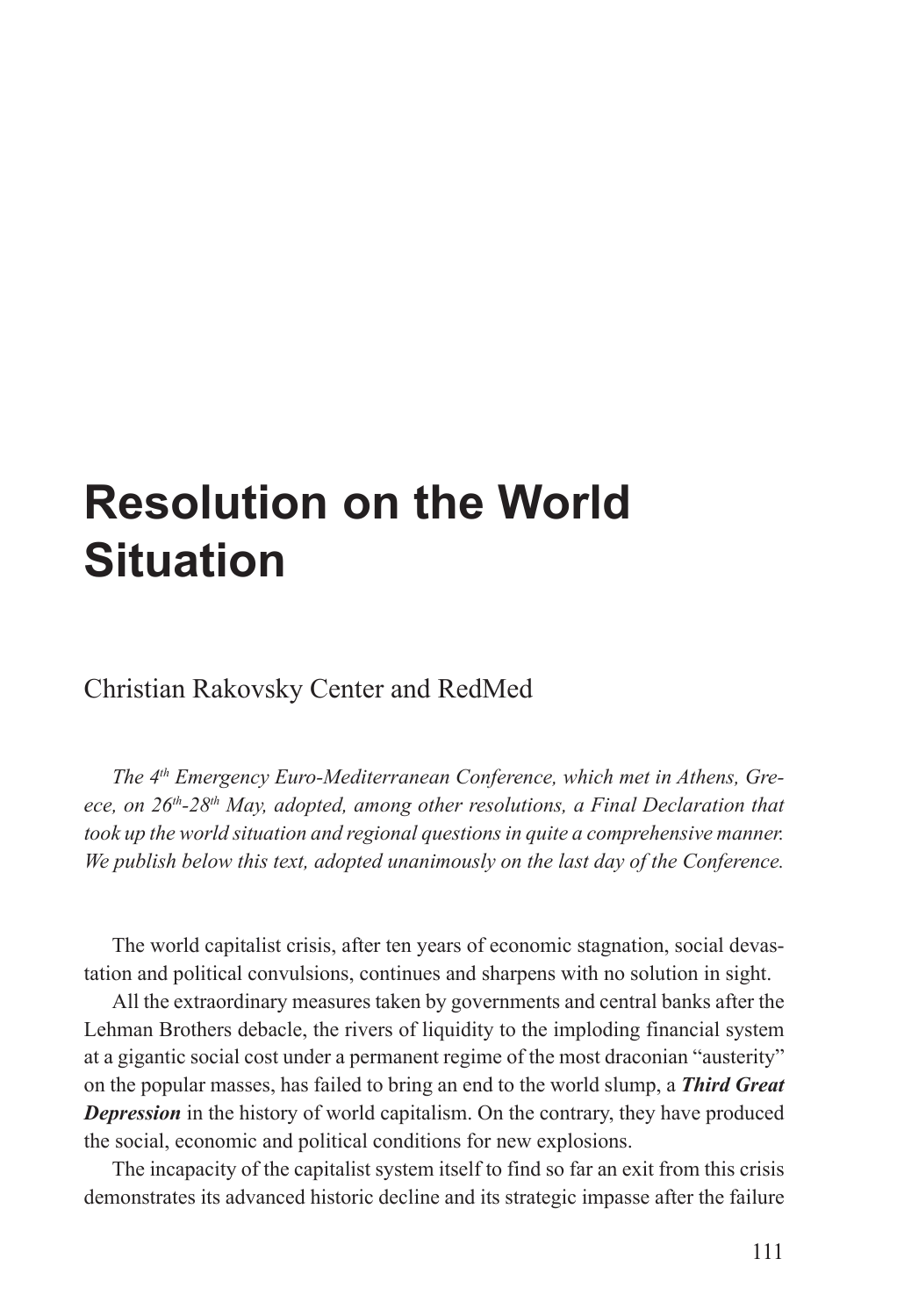#### Revolutionary Marxism 2018

both of Keynesianism in early 1970s and of neo-liberalism in 2007-2008.

All the contradictory tendencies of the last decade are now intensifying, the slide to barbarism but also the drive of the pauperized masses to seek a way out of the crisis through resistance, rebellion and revolution.

The structural systemic crisis of global capitalism is disintegrating the social fabric everywhere, plunging the immense majority of humanity to depths of sufferings and misery and pushing the system itself to the brink of a precipice: a slump with millions of unemployed and many more millions in underpaid "flexible" labor slavery in Europe and America; an unstoppable tsunami of desperate refugees from the South and East to the North and West, to the gates of the imperialist centers that have produced their destitution in the first place; regime crisis, decay of parliamentarianism and turn to authoritarian rule, a near collapse of the major parties of the bourgeoisie, rise of the far right and of fascism, of racism, xenophobia, Islamophobia, and anti-Semitism in Europe and America, and of reactionary obscurantist "takfirism" in the Midle East and Africa; imperialist military interventions or wars by proxy in the Middle East, Asia, Africa, in the Eastern borderlands of Europe, with the NATO and US standoff with Russia and China threatening to expand imperialist war internationally.

America, as the most powerful capitalist country in the world, is the center of the world capitalist crisis. The post-Brexit European Union, in a process of disintegration, is a most vulnerable frontline target, together with China and Iran, of US capitalism's efforts to export its own crisis.The election of Donald Trump to the White House is both the highest political manifestation so far of the decay and crisis of the global capitalist system and a powerful, unpredictable factor for its acceleration. Protectionism, economic nationalism and "America first" policies under Trump are means to overcome decline by an international offensive on a world scale, risking, among others, a dislocation of the world market.

The impending regime crisis in the US itself with the unprecedented clash between the personal rule of the Trump Administration and the intelligence services of the state- the worst political crisis since the Watergate scandal raising again the question of impeachment of the President- displays a deep split within the US ruling class; and this crisis in political power is playing itself out in conditions where millions of people are mobilized against Trump from Day 1 of his inauguration, escalating the mass movements already generated by the capitalist crisis, the Occupy movements, the Black Lives Matter, even the mass support around Bernie Sanders before his shameful capitulation in the Democratic Convention.

This upsurge in the US uniting, first of all, the most oppressed and overexploited layers – workers, Afro-Americans, Latinos, women, immigrants, other minorities and for the first time, Muslim and Jewish communities- is the manifestation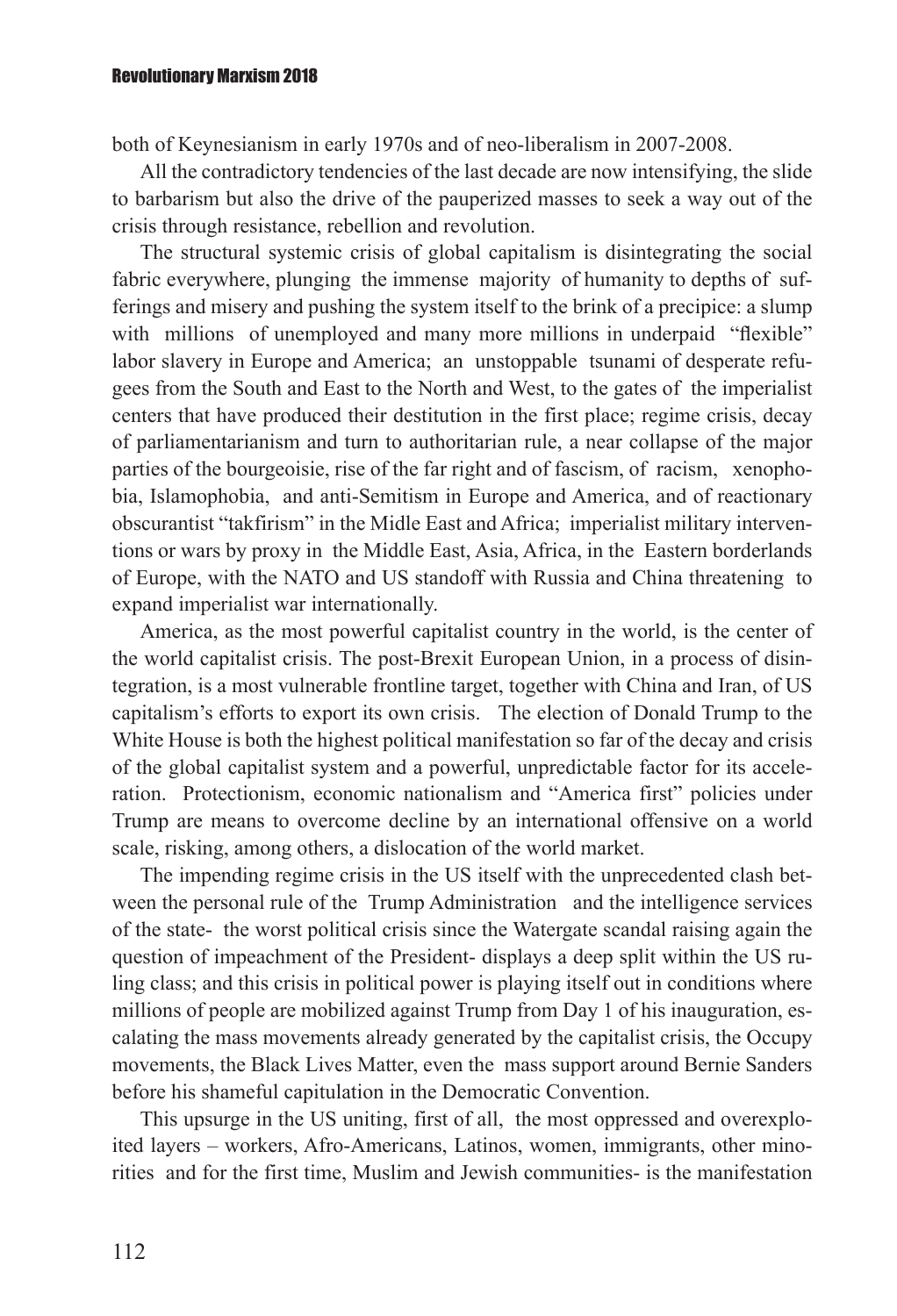of a new powerful international wave of struggles world-wide that follows, after retreats, capitulations and blows, the previous first wave of mass mobilizations produced by the world crisis in Southern Europe, and the Middle East and North Africa (MENA), from Tahrir to Puerta del Sol, Syntagma, and Taksim in 2011-2013. Now, the rise of the US popular movements comes on the heels of the "French Spring" of 2016 with the General Strikes, occupations, mass demonstrations and the "Nuits Debout" in the squares against the anti-Labor Law, the movement of a young generation around Jeremy Corbyn, the non-stop social upheaval that takes turns in the various countries of the Balkans, the huge mobilizations in South Korea to bring down the President, and the General Strike of a full 100 million workers in India and the most recent wave of struggles and general strikes in Brazil.

World politics moves in a most unpredictable, non-linear way, through feverish zigzags to the right and to the left, posing acute and urgent challenges to the masses of the exploited and the oppressed, to their political organizations and social movements, and to the revolutionary left itself.

#### **The EU in terminal crisis?**

The EU in a process of disintegration meets, interacts and interpenetrates with the chaos in the Middle East and North Africa. This is manifested most clearly in two countries where these two processes merge: a *Greece* already devastated by the diktat of the EU and the IMF, living a twin tragedy, its own humanitarian disaster combined with the tragedy of thousands of refugees trapped under appalling conditions in a destroyed country ; and *Turkey* in deep crisis, already involved in the wars in the region and with the Kurdish people, in internal civil strife and facing the rising despotism of Erdogan's regime.

Undoubtedly, Europe, the birth place of capitalism now in historic decline, will become an arena of social battles superseding everything that happened in its historic past, full of blood and fury.

60 years after the launching of the initiative by the ruling classes in Europe of its economic and political integration, the entire project proved to be a disaster in every sense:

*a disaster for the working class and the poor popular strata in the member States of this imperialist Union*, facing constant destruction of jobs, wages, pensions, health services, education under a permanent "State of exception".

*a disaster particularly for the people in Central-Eastern Europe and the Bal-*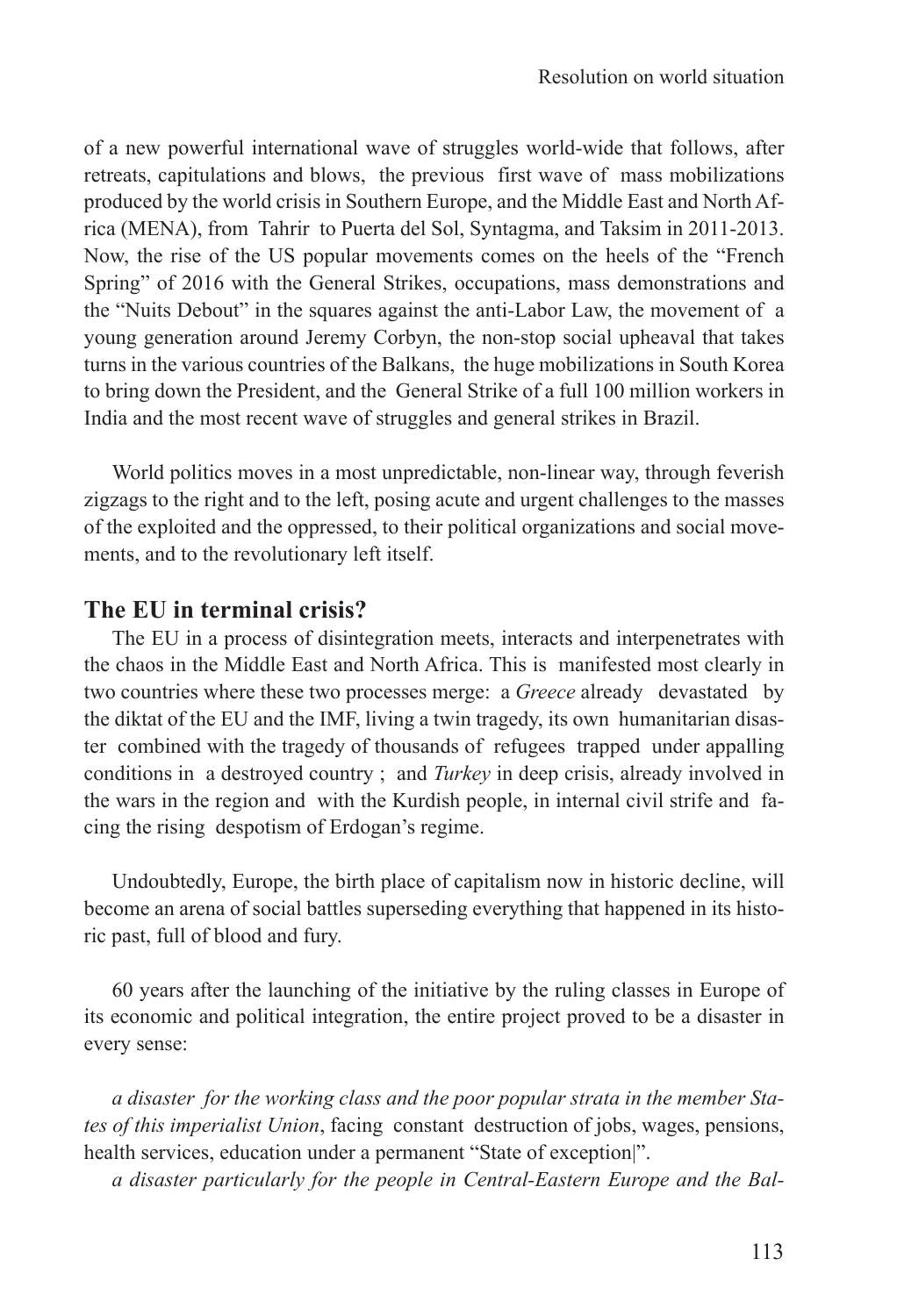*kans,* where the eastward expansion of the EU and NATO to recolonize the former Soviet space and a Mafia-style restoration of capitalist exploitation led to de-industrialization, destruction of the living conditions of the absolute majority, enrichment of a tiny minority of oligarchs and corrupt politicians, and mass immigration of the impoverished people.

*a disaster for peace*, both in Europe, from the EU's role in the Yugoslav wars to the current Ukrainian debacle and NATO's belligerent expansion to the borders of Russia, as well as the series of European imperialist aggression in Libya, Syria, the Middle East and Africa.

*a disaster for millions of refugees, victims of European and US imperialism*, who, searching for decent conditions of life in their quest for survival, face a "Fortress Europe", a cynical EU closing the Western Balkan road, signing an infamous deal with Erdogan's Turkey and then condemning the refugees to drown in the middle of the Mediterranean and in the Aegean sea, or to be interned in new concentration camps, or to be victimized by racists, fascists, the police and the military, or to be pushed back to their destroyed homelands.

*a disaster for the environment and of all conditions of life* destroyed by capitalist greed

*a disaster for the capitalists themselves* as the world capitalist crisis, gave a fatal blow to the euro-zone, led to an undeclared bankruptcy not only Greece but the entire European banking system, including Deutsche Bank, the biggest bank on the Continent, ignited poisonous nationalism, xenophobia, fascism and racist hatred, fed all national and imperialist antagonisms, and intensified the centrifugal forces of disintegration, starting with Brexit.

#### **We have to organize, resist, fight, and win!**

The intensification of all these contradictions produce conditions - despite the prevailing pessimism, particularly among the fragmented, confused and retreating Left- for new class confrontations, even revolutionary developments on the European Continent.

But to fight and win, we need to draw the lessons of recent and past strategic experiences, particularly from Greece, Spain, Portugal, France and Italy.

The huge radicalized mass movements in Southern Europe in 2010-12 has propelled, with some lag naturally, towards governmental power left reformist formations such as Syriza in Greece or movements like Podemos in Spain, as well as blowing wind into the sails of others such as the Left Bloc in Portugal, the IRA in Ireland and, most recently, the *France insoumise* of Mélenchon in France. Syriza, was celebrated, particularly by a defeatist liberal, international left, as the para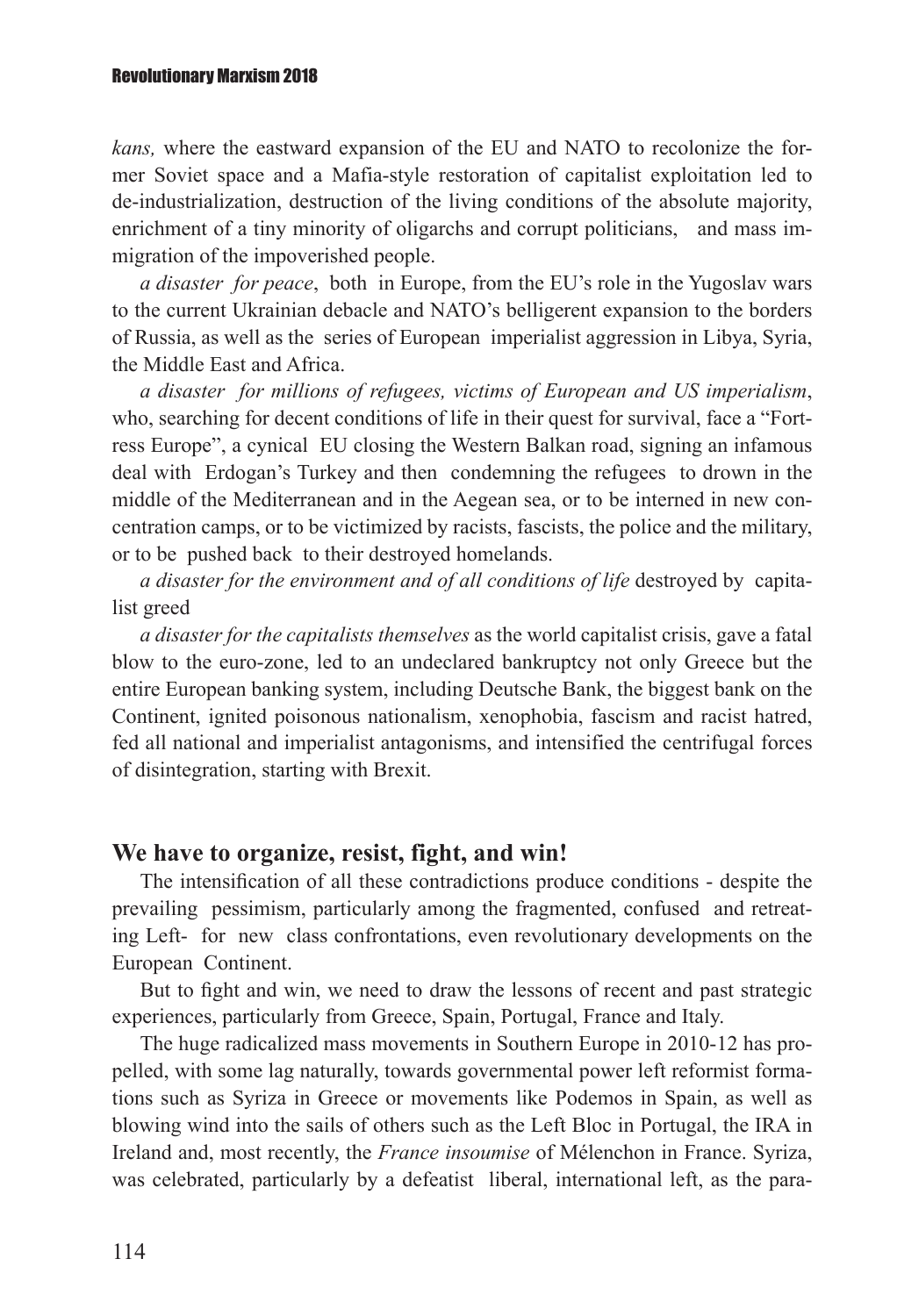digm of a "radical anti-capitalism" for social change, beyond the "old" dichotomy between reform and revolution, through the parliamentary election of " left governments" supported by mass extra-parliamentary social movements. But Syriza, fully accepting from the start, the framework of the EU and of capitalism, seeking desperately a class compromise and class peace in conditions of class war, with the EU, the IMF and the ruling classes of Europe and Greece, not surprisingly capitulated to these forces in July 2015, betraying popular expectations and the popular will expressed in the Referendum on the Troika's ultimatum and threat for a Grexit. From the 2015 Memorandum onwards and now again in 2017 with the new one linked to the second review of the so-called "bailout program", Syriza has implemented the harshest "austerity" measures that even the Right could not have imposed without facing the danger of a revolutionary overthrow. A similar right wing trajectory is followed by Podemos in Spain. In Portugal, the social-liberal, pro-EU government of the Socialist Party is in power, implementing austerity measures thanks to the support of the Left Bloc and the Communist Party.

The lesson is clear: *there is no middle road or space for class compromise and class collaboration with the capitalist class and the imperialist EU!* The result is here to be seen by all: the political collapse of nearly the entire traditional Left in Europe, both the openly reformist or the new fake "anti-capitalist" one, in Greece, in France, in Italy, and elsewhere. The *political independence* of the working class as the hegemonic force of all subaltern classes against the ruling class is the prerequisite for avoiding social catastrophe, defeating the demagogues of the rising far right and fascism, and a victorious, socialist outcome to the crisis. And this independence and hegemony can be achieved neither by sheer combative tradeunionism, as the experience of the struggle against the El Khomri Law in France has shown, nor by dispersed, spontaneous, unorganized, minority direct action, nor again by any "movementism", and even less by dissolving into so-called " broad movements" around a charismatic personality like the left nationalist reformist Mélenchon. What is urgently needed is *revolutionary political organizating,in other words, anti-bureaucratic, internationalist revolutionary parties of the working class and a revolutionary International.* 

The European bourgeoisie has proved historically its absolute incapacity to unify the Continent either by means of war or by a "peaceful" economic process. The EU in decay is threatening now all the pauperized masses of Europe to starve them and bury them under its ruins. The call by right wing- or "left"- nationalists for a return to the straitjacket of the bourgeois Nation State is a recipe for disaster. The poisoning of economic life with nationalism leads to fascism and it is condemned to fail in overcoming the capitalist crisis. *No compromise, no concession but a declared war against any manifestation of racism, of discrimination against the*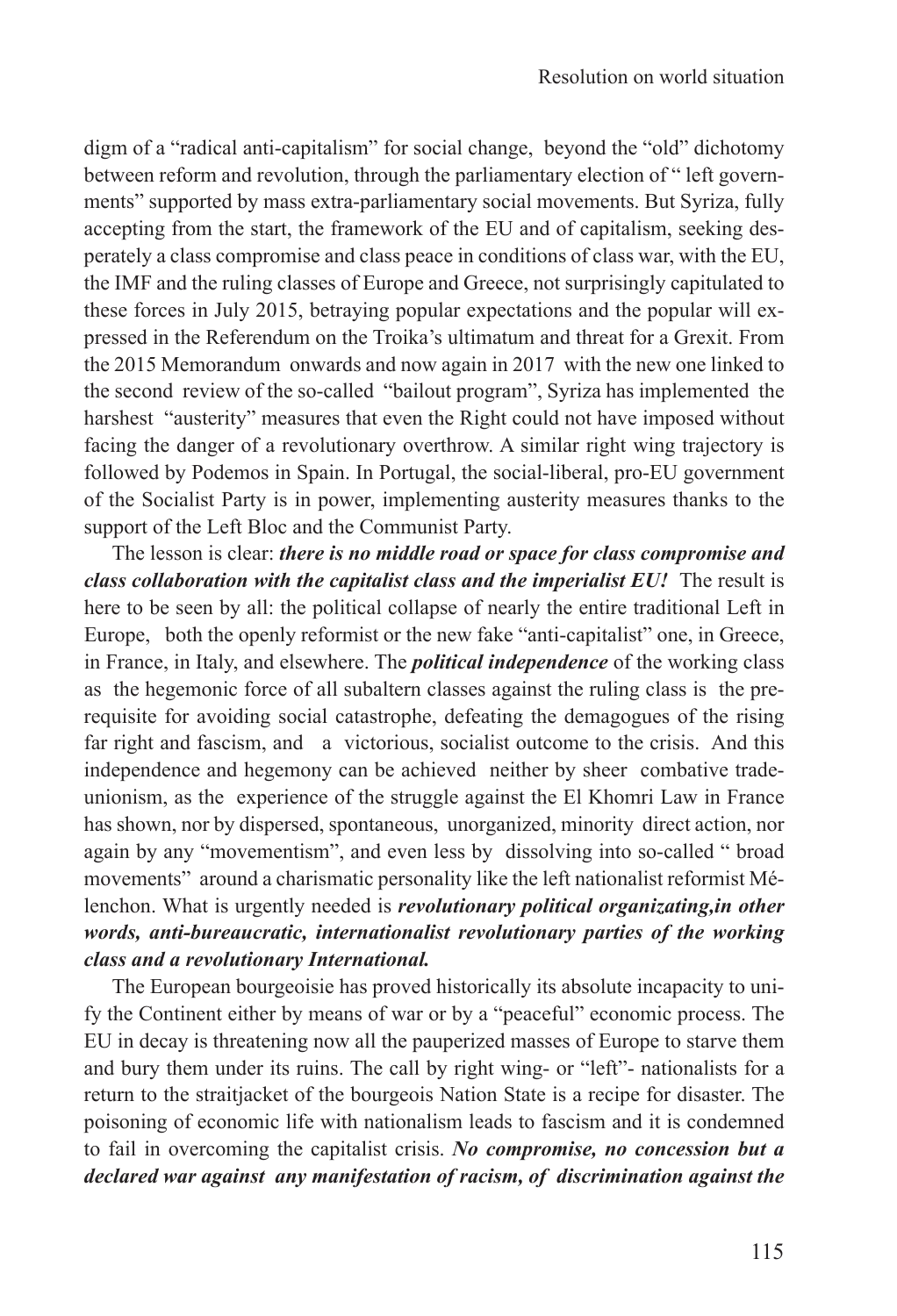#### *immigrants, the refugees or any community oppressed because of its nationalethnic origin, religion or sexual orientation. No borders, unity in struggle of all the oppressed and exploited!*

Only the working class - "native", migrant or refugee, employed or unemployed and the vast nomadic proletariat moving between "flexible", underpaid work positions - can and is forced to put an end to the crisis *by expropriating the expropriators*, all the banks and strategic sectors of the economy, re-organizing it on new, socialist bases, a democratically planned economy under workers' control and workers' management. To unify the Continent, on the ruins of the imperialist EU, into a *United Socialist States of Europe*.

The workers and the poor in Europe cannot emancipate themselves without solidarity and a common struggle together with all the oppressed against all forms of discrimination of gender, ethnic-national origin, religion or sexual orientation. A common struggle with the immigrants and refugees, as well as with all the peoples in the Middle East, Asia, Africa or Latin America oppressed by imperialism is necessary.

## **Central and Eastern Europe and the Balkans**

Central-Eastern Europe (CEE) and the impoverished Balkans are being turned into a powder keg by imperialism, US and EU, in their quest for the encirclement of Russia. The Balkan countries are gradually being prepared for "accession" into an EU that is itself in insurmountable contradictions and therefore keeps many countries in the ante-chamber. The "integration" of the region with the EU has been transformed from a pipedream to a nightmare. All the while, the bait of a future "accession" is used to keep the Balkans under the hegemony of the EU. For this reason, the region is even being robbed of its history, the appellation "Balkans" being replaced by the anodyne "South Eastern Europe".

The region is shaken with constant unrest, national conflicts, the rise of far right governments in Hungary and Poland - but also recurrent social rebellions in Romania, Moldova, Bulgaria, Slovenia, Montenegro, Macedonia, Kosovo, Serbia and Bosnia. Even in Poland, more and more brought under the control of a despotic PiS government, a victorious "Black Strike" of women took place against the extension of the anti-abortion law by the ultra-conservative regime. We refuse to capitulate either to the EU/NATO interventions and manipulations or to national-ethnic hatred. Here too internationalism in action is indispensable for survival and exit from the inferno. *Kick out EU/US/ NATO imperialism, their military bases and their puppets from Central-Eastern Europe and the Balkans! Expropriate all oligarchs,*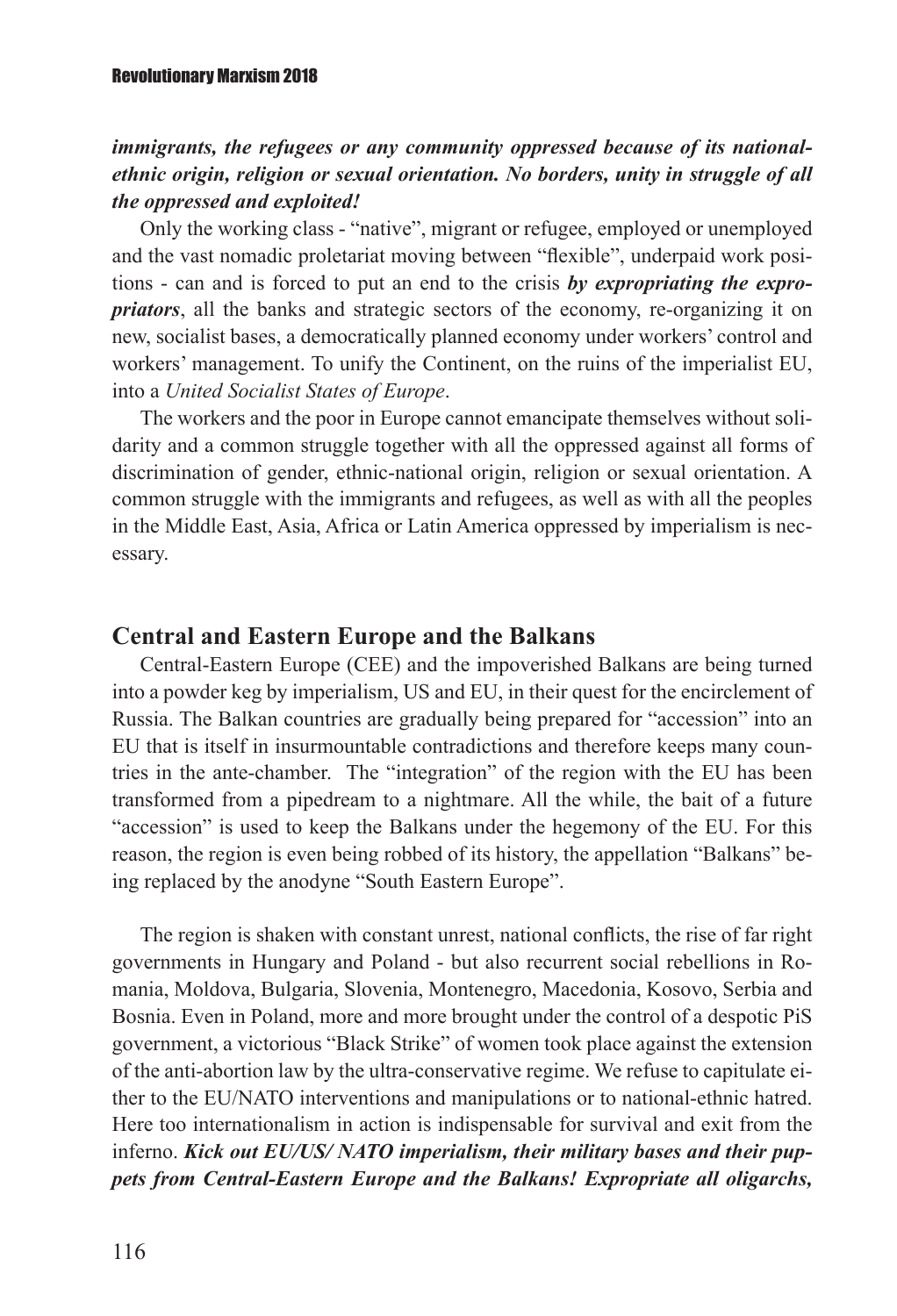*re-industrialize under workers' control and management on the basis of a democratically planned economy according to social need and in line with concernfor the environment! Down with chauvinism, active solidarity among the peoples, for a CEE-Balkan Socialist Federation!*

## **Former Soviet space – Ukraine and Russia and Transcaucasia**

From the initial phase after the disintegration of the Soviet Union, it became clear that capitalist restoration was interconnected with the US and EU imperialist plans to fragment and re-colonize the former Soviet space exploiting its resources under oligarchic regimes thinly disguised as bourgeois "democracies". As the contradictions of the capitalist restoration process were sharpened and became more and more insoluble, particularly after the eruption of the world capitalist crisis, this imperialist effort of re-colonization under local semi-dictatorial puppet regimes has intensified. An extreme and clear example is what happened with the economic-political collapse of Ukraine into a "black hole", the EU Eastern Partnership" project that failed and the open intervention by NATO and US imperialism establishing a puppet regime of oligarchs and fascist followers of Stepan Bandera in Kiev launching a war against the resistance in the Southern-Ukrainian industrial workers centers of the Russophone Donbass region.

As the 2nd Euro-Mediteranean Workers Conference in 2014 and its related Appeal had stressed: "*The NATO-sponsored aggression in Eastern-Southern Ukraine threatens not only the Ukrainian people with a bloody generalized civil war and the peoples of Ukraine and |Russia with a fratricidal war, but as well all the peoples of the region, of Europe, East and West, and world peace. We have to stop them by an international mobilization of the workers and popular movements!* 

*No confidence can be placed in the secret diplomacy between the rulers of US, EU, Russia, and Ukraine, which works as a smokescreen for geopolitical games and negotiations between imperialists and oligarchs competing at the cost of the peoples themselves in Ukraine, Russia, Eastern and Western Europe, and all over the world*."

Three years later the situation remains a disaster. It has even become worse as a result of the so-called "Minsk agreements", the sanctions of the EU and the US against Russia, and secret diplomacy between the Kremlin and the West for a mutual "grand bargain".

Opposing imperialist intervention and war in Donbass, opposing uncompromisingly both Ukrainian Bandera fascists and Great Russian nationalism, we stand firmly on the internationalist political basis of the previous Euro-Mediterranean Workers Conference: *Kick out imperialism and fascism from Ukraine! The fake Verkhovna Rada of oligarchic Mafias has to be immediately dissolved. Workers*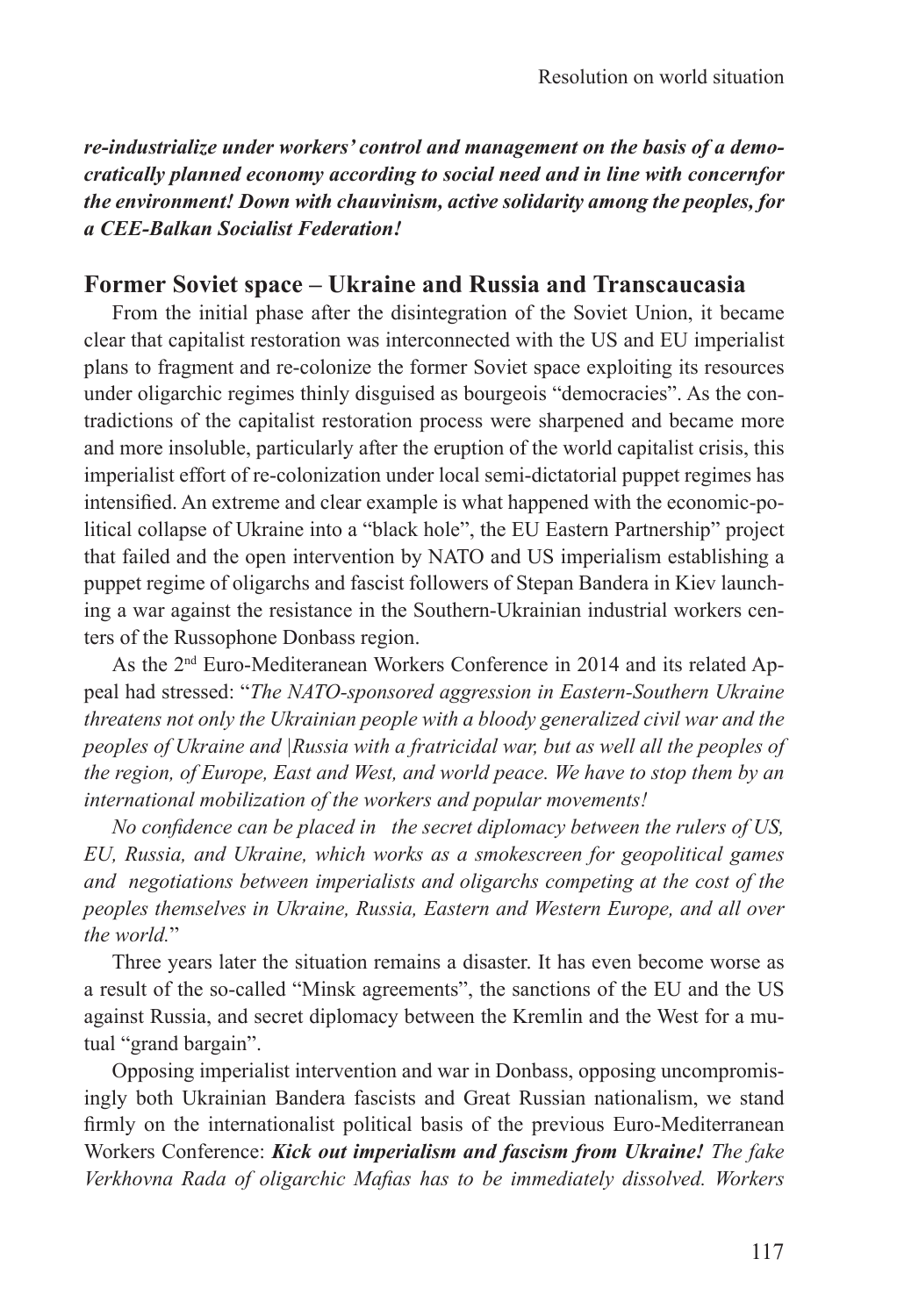*Councils have to be formed everywhere and elect delegates to a new, real Verkhovna Rada, in a united, independent, socialist Ukraine ruled by the Councils of its workers and people and not by gangsters at the pay of Washington, Berlin, or Brussels.*

In Transcaucasia, under the cross-winds of the pressure of imperialism and of Russia, the former bureaucracy has donned itself the garb of *parvenu* bourgeois and is pushing the exploitation of the proletariat to its limits, extending the working day, keeping down wages, and robbing the working class of its social gains in such areas as education, health and housing. This new bourgeoisie is engaged in diverting the attention of the masses from exploitation and misery by fanning ethnic-national tensions, most clearly in the case of Nagorno Karabagh that pits the peoples of Armenia and Azerbaijan against each other, and the closing of the border to Armenia by Turkey, which blocks trade from Armenia and further condemns that country already in dire economic straits to further poverty. The Aliev regime in Azerbaijan is a copycat of the Erdoğan regime in Turkey. As for Georgia, since 2009 that country has been paying a high price for the dirty work its former president, Saakashvili, has played in favor of the US vis-a-vis Russia. That villainous politician has abandoned his own country to be accorded the dubious honour of being appointed governor of a state in federal Ukraine, quite a feat in the modern world, although not unfamiliar in the royal circles of medieval Europe.

## **Kick imperialism out of the Middle East and stop sectarian carnage!**

The Arab revolution, in particular in Egypt and Tunusiaia, overturned decadeslong dictatorships, put an end to a long era during which there was no victorious revolution internationally. The Egyptian revolution in particular was one of the most powerful mass uprisings in modern history, fighting three different power structures successively. Two of these it managed to bring down, but it was finally stopped by the military coup and the Bonapartist regime of General al Sisi in mid-2013. The recent release of Hosni Mubarak from prison is an affront to the heroic struggle of the Egyptian people and shows that the revolution has been beaten temporarily. The Tunusiaian and more markedly the Egyptian revolutions had a clear working class dimension, but the revolutionary tasks that derived from this dimension were not met because the political independence of the working class from nationalist and liberal bourgeois forces was not established. So it lost the possibility to become the hegemonic force in the revolution leading it to final victory. One of the major reasons for this and the consequent defeat of the revolution is the absence of a revolutionary proletarian party, the creation of which is a burning question in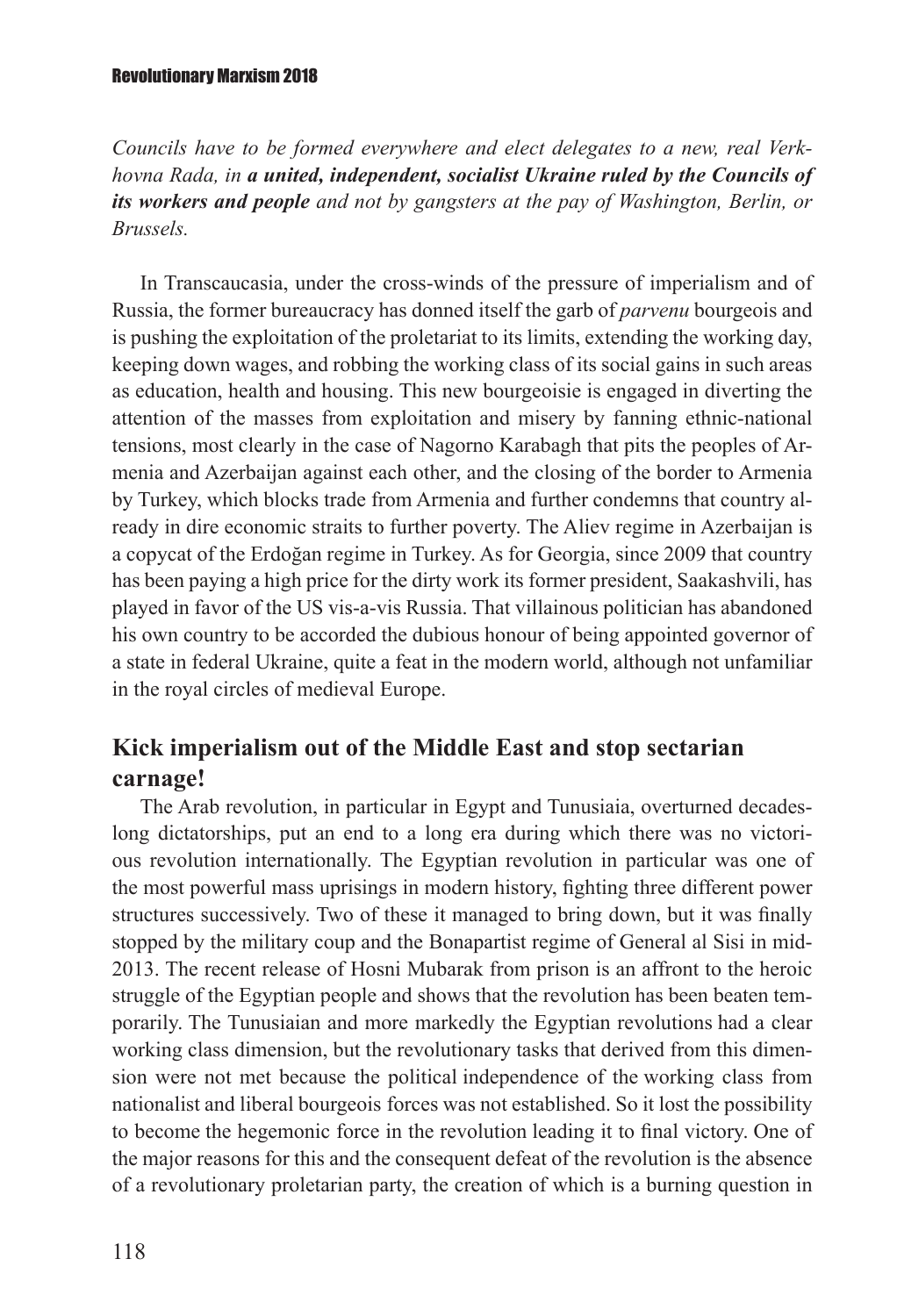all of our countries.

Imperialism intervened and spread chaos in the Middle East to stop the Arab revolution: the inferno in Syria and Libya, the al Sisi dictatorship in Egypt, the atrocities in Yemen. The so-called "Islamic State of Iraq and the Levant", ISIL or Daesh, is a Frankenstein's monster created by imperialism itself and its regional allies, Saudi Arabia, Qatar and Erdogan's Turkey in the forefront, in their quest to transform the Syrian popular uprising of 15 March 2011 into a civil war on sectarian bases, casting Sunni against Alevi (and regionally against the Shia). Social misery in the Middle East and North Africa (MENA) as well as racism and discrimination against Muslim and Arab marginalized populations in the imperialist heartlands, all this aggravated by the economic crisis that creates large pockets of unemployment and poverty in the metropolitan centers, act to throw young Muslims into the arms of the barbaric Daesh.

As a direct result of imperialist intervention, no less than three countries in the Middle East (Syria, Iraq, and Yemen) and one in North Africa (Libya) are in the throes of many-sided wars that pit a multitude of actors against each other, resulting in a bloodbath that is hardly comprehensible for the peoples of the world. In Syria alone, some 65 countries, most of them as docile followers of the so-called Coalition led by the US, and many non-state organizations are at war. The so-called "Syrian revolution" is long dead. It lives on as a figment of the imagination of leftwing movements out of touch with the realities of the country. The Syrian crucible is the harbinger of a Third World War that senile capitalism is threatening to draw the whole world into. The refugees are without a shred of doubt the victims of these imperialist policies, but are treated as the new pariahs of the world and pushed beyond the borders of Europe on the basis of a dirty deal between the EU and Erdoğan's Turkey.

The heroic Kurdish people, the only force which really resisted Daesh victoriously in Rojava, Syrian Kurdistan, faces new dangers emanating from the intrigues of US imperialism, secret diplomacy, and the intransigent denial of Kurdish rights even beyond its borders by the Turkish state. Its recent position as the land forces of the US in its fight against Daesh, on the verge of turning into a strategic alliance with imperialism, threatens the emancipatory character of the decades-long struggle of the Kurdish people.

The new Trump administration will escalate the horror. It covers for the far right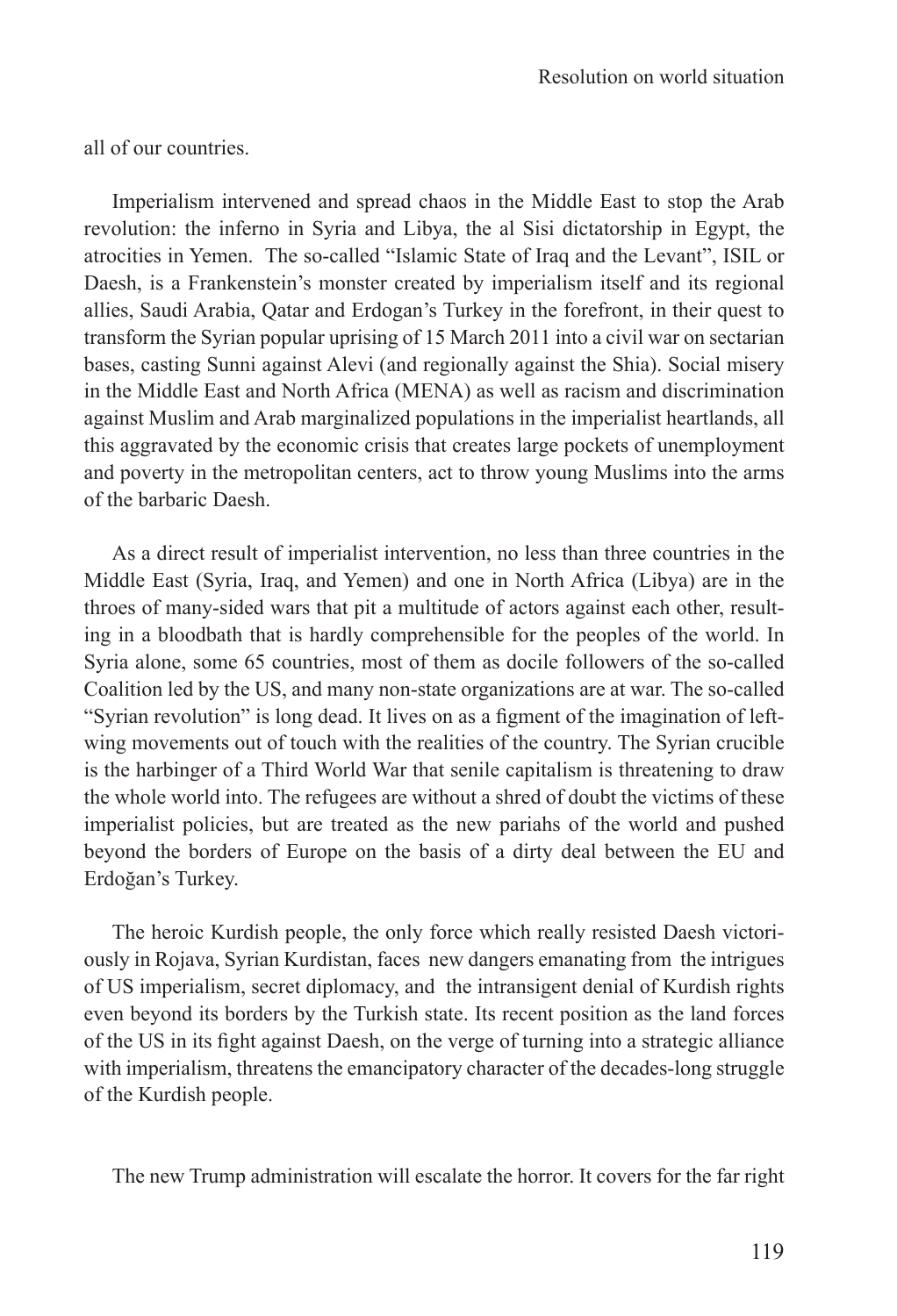Netanyahu government in Israel, expanding the settlers' colonization of Palestinian land and even planning for the annexation of the West Bank, to complete the Nakbah (Destruction) of the Palestinian people. Plans are also being advanced for the exploitation of the natural gas off the coast of Palestine, implying that the Palestinian people is going to be robbed of a lucrative resource that rightfully belongs to it. This year is the Centenary of the Balfour Declaration, that sinister *profession de foi* on the part of British imperialism that provided Zionism with the opportunity of establishing a "Jewish home" in Palestine, thus establishing the historical basis of the enslavement of the Palestinian people. Let us rise to defend the rights of this persecuted people in order to make self-determination possible for them. The Palestinian question can only be solved through the defeat of Zionism, the full implementation of the right of self-determination of the Palestinian people, including the right of return of the refugees, and the establishment of a free, secular, united, socialist Republic on the historic territory of Palestine on the basis of the coexistence of Jew and Arab.

Furthermore, the strategy of the Trump administration is to exploit the reactionary Sunni-Shia divide to form a war alliance of the oligarchic Arab regimes in the region, under the leadership of Saudi Arabia and the complicity of the al Sisi dictatorship in Egypt, with the warmongers in Israel, for a confrontation with Iran and its regional allies. This will play into the hands of the Saudi kingdom, probably the most reactionary state on the face of the earth today ruled by a band of *rentiers*, in its quest to seize ever greater sources of fossil fuel, and the AKP government in Turkey, in its obsessive effort to make its leader Erdogan the "*Rais*" of the entire Sunni world.

Everything shows that any solution to the ills of the MENA region is predicated on the eviction of imperialist forces from the region. Only when imperialism is cast out can the peoples of the region start to heal their wounds and overcome their differences. The festering dynamics of a sectarian Sunni-Shia war on the scale of the Middle East and beyond threatens not only the populations but also the age-old civilization of the region. This tendency is now joining hands with imperialism and Zionism. Carnage can only be stopped by a broad front of anti-imperialist and anti-Zionist forces that fight also against the reactionary regimes in their own countries. Only a Socialist Federation of the Middle East and North Africa will provide the final solution to all the ills of the region.

#### **Urgent response necessary for an urgent situation**